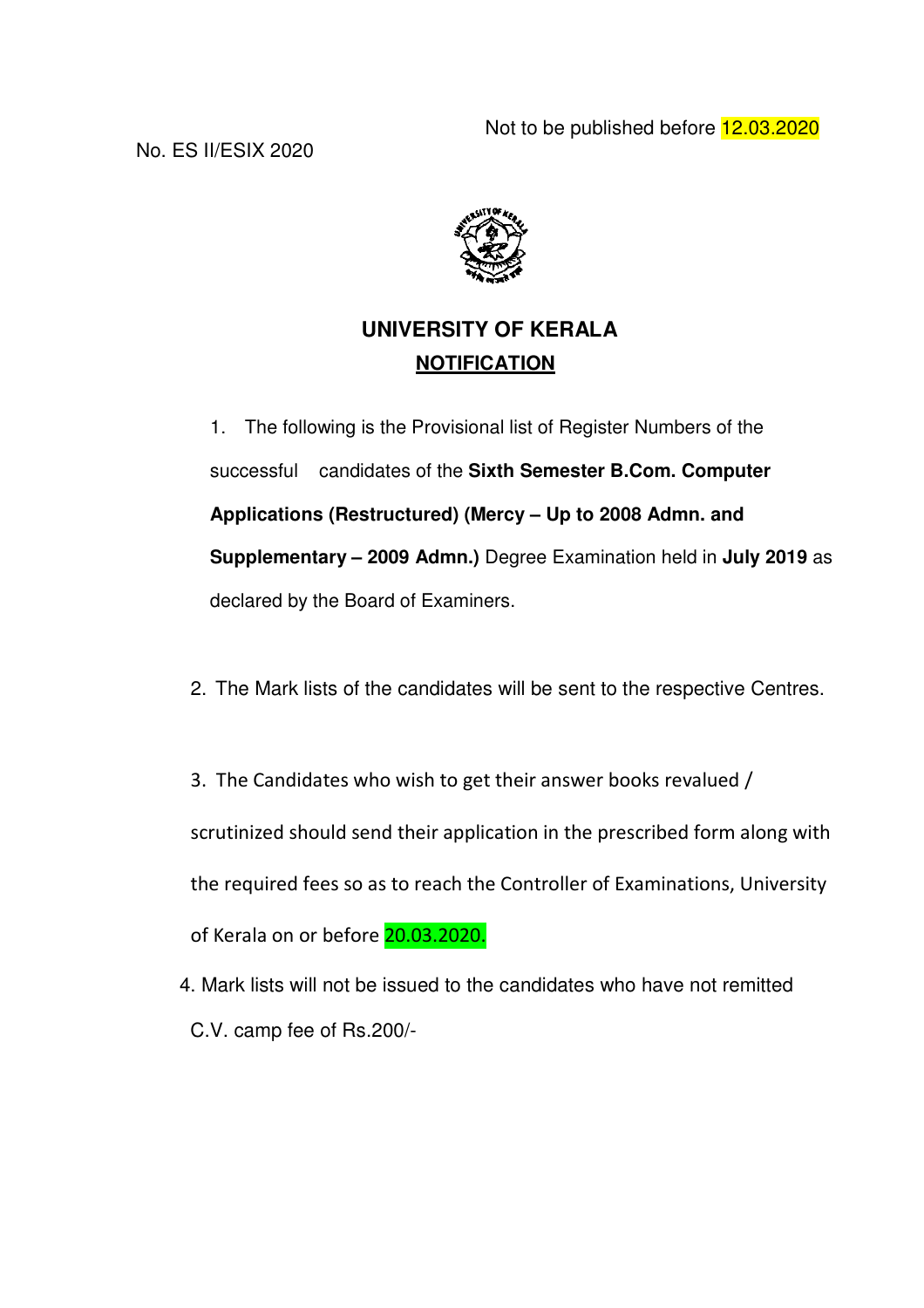## **SYNDICATE IN CIRCULATION**

 The result of the **Sixth Semester B.Com. Computer Applications (Restructured) (Mercy chance – Up to 2008 Admn. and Supplementary – 2009**  Admn.) July 2019 as declared by the respective Board of Examiners are given below:

| <b>Name of Examination</b>         | <b>Total</b><br><b>Number</b><br><b>Registered</b> | Total No. Passed in<br>the Sixth Semester | $\%$ of<br><b>Pass</b> |
|------------------------------------|----------------------------------------------------|-------------------------------------------|------------------------|
| <b>Sixth</b><br>B.Com.<br>Semester |                                                    |                                           |                        |
| Applications<br>Computer           |                                                    |                                           |                        |
| Examination<br>Degree              | 5                                                  | 5                                         | 100%                   |
| $-$ Up to 2008<br>(Mercy           |                                                    |                                           |                        |
| Admn. and Supplementary            |                                                    |                                           |                        |
| - 2009 Admn.) July 2019            |                                                    |                                           |                        |
|                                    |                                                    |                                           |                        |

The results may be approved. It is proposed to publish the results on  $12-03-2020$ .

Sd/- CONTROLLER OF EXAMINATIONS

Thiruvananthapuram Dated: 12-03-2020.